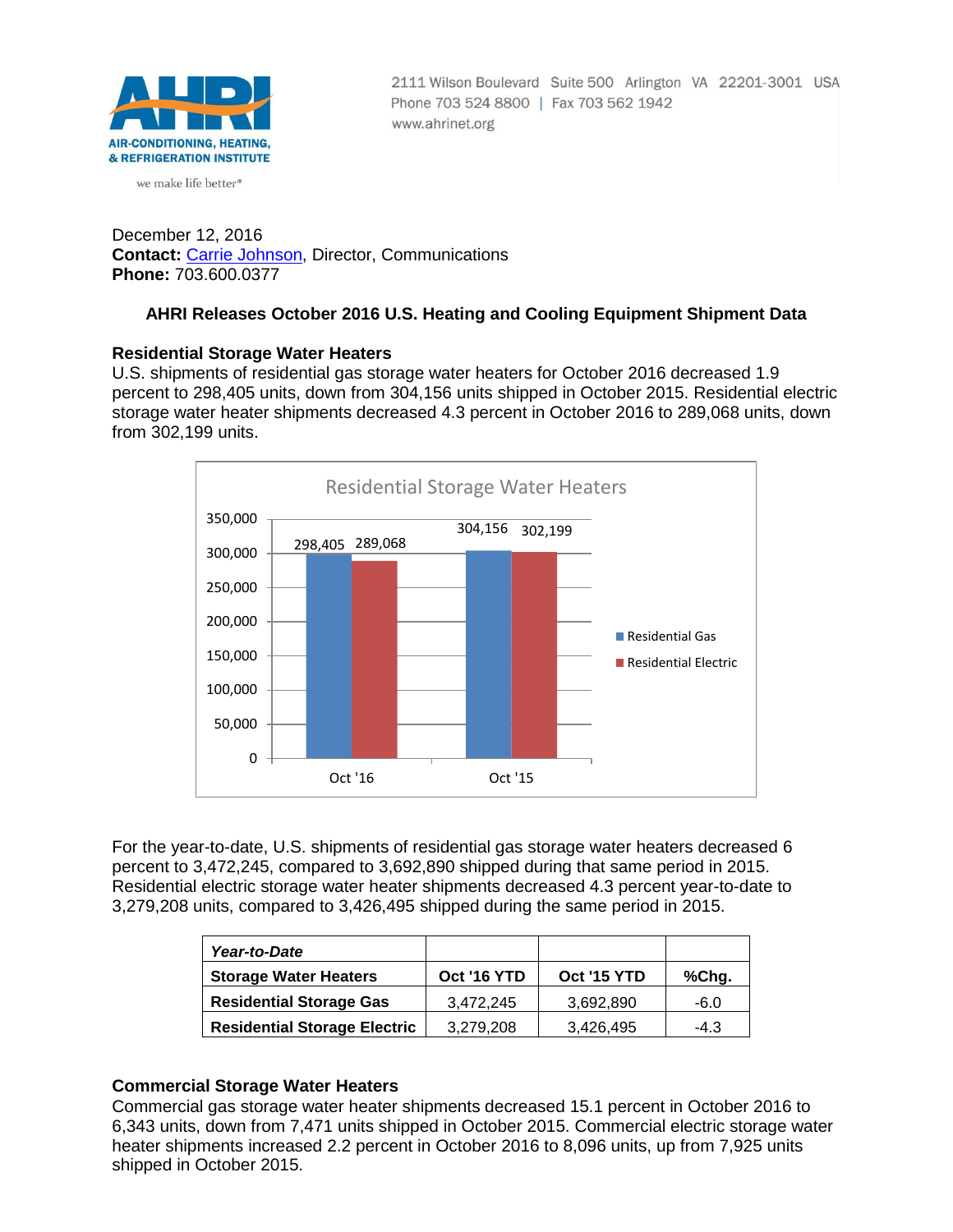

Year-to-date U.S. shipments of commercial gas storage water heaters increased 0.2 percent to 81,837 units, compared with 81,633 units shipped during the same period in 2015. Year-to-date commercial electric storage water heater shipments increased 40.8 percent to 102,027 units, up from 72,438 units shipped during the same period in 2015.

| Year-to-Date                       |             |             |        |
|------------------------------------|-------------|-------------|--------|
|                                    | Oct '16 YTD | Oct '15 YTD | %Chg.  |
| <b>Commercial Storage Gas</b>      | 81.837      | 81,633      | $+0.2$ |
| <b>Commercial Storage Electric</b> | 102,027     | 72,438      | +40.8  |

## **Warm Air Furnaces**

U.S. shipments of gas warm air furnaces for October 2016 decreased 5.8 percent to 264,440 units, down from 280,615 units shipped in October 2015. Oil warm air furnace shipments increased 8.2 percent to 4,985 units in October 2016, up from 4,609 units shipped in October 2015.

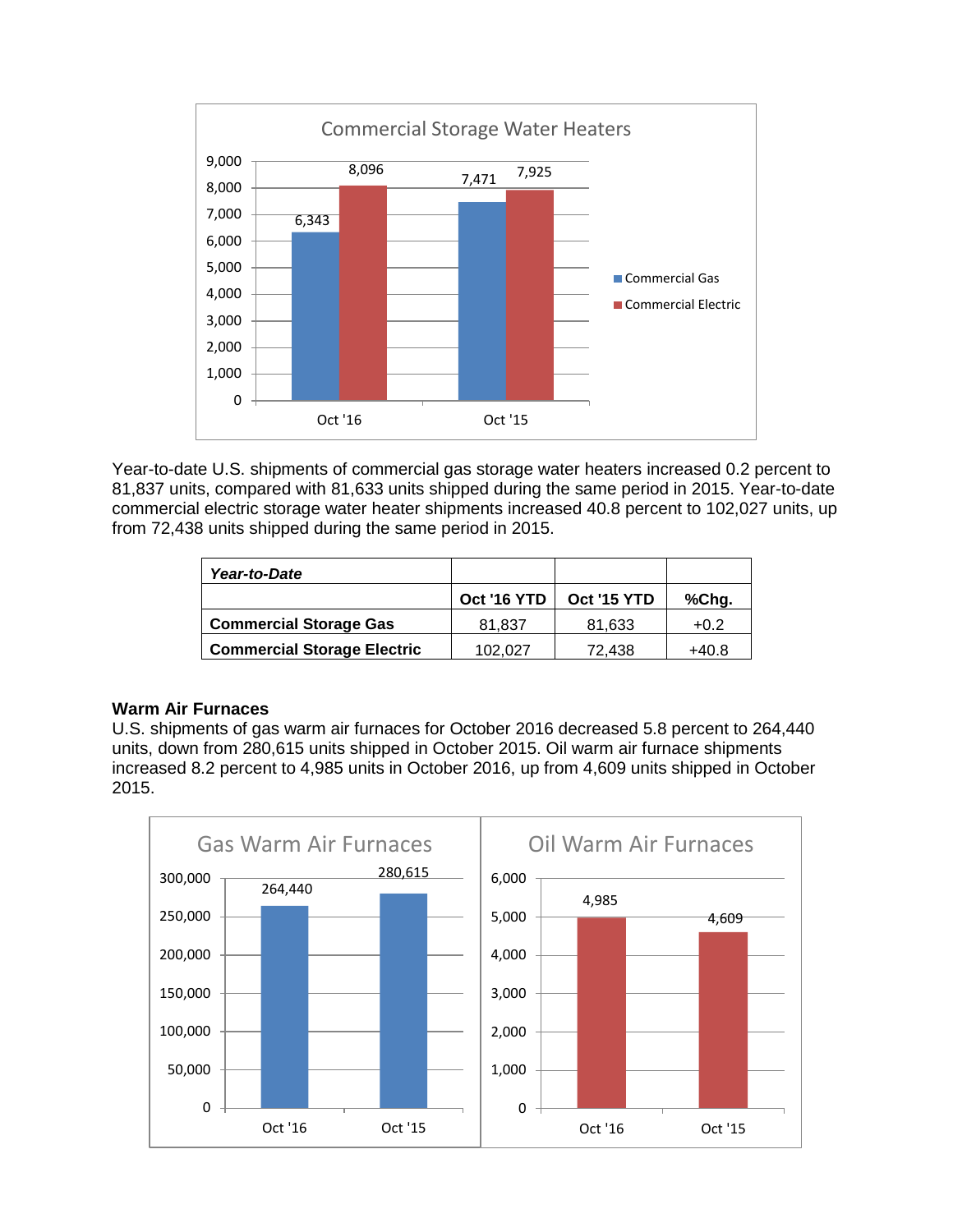Year-to-date U.S. shipments of gas warm air furnaces increased 2.7 percent to 2,372,017 units, compared with 2,310,614 units shipped during the same period in 2015. Year-to-date U.S. shipments of oil warm air furnaces decreased 2.3 percent to 27,940, compared with 28,605 units shipped during the same period in 2015.

| Year-to-Date                 |             |                    |        |
|------------------------------|-------------|--------------------|--------|
|                              | Oct '16 YTD | <b>Oct '15 YTD</b> | % Chg. |
| <b>Gas Warm Air Furnaces</b> | 2,372,017   | 2,310,614          | $+2.7$ |
| <b>Oil Warm Air Furnaces</b> | 27.940      | 28,605             | $-2.3$ |

## **Central Air Conditioners and Air-Source Heat Pumps**

U.S. shipments of central air conditioners and air-source heat pumps totaled 425,882 units in October 2016, up 7.3 percent from 396,922 units shipped in October 2015. U.S. shipments of air conditioners increased 5.6 percent to 271,913 units, up from 257,477 units shipped in October 2015. U.S. shipments of air-source heat pumps increased 10.4 percent to 153,969 units, up from 139,445 units shipped in October 2015.



Year-to-date combined shipments of central air conditioners and air-source heat pumps increased 6.2 percent to 6,476,347 units, up from 6,098,008 units shipped in October 2015. Year-to-date shipments of central air conditioners increased 6.9 percent to 4,365,690 units, up from 4,082,457 units shipped during the same period in 2015. The year-to-date total for heat pump shipments increased 4.7 percent to 2,110,657 units, up from 2,015,551 units shipped during the same period in 2015.

| Year-to-Date                             |             |             |        |
|------------------------------------------|-------------|-------------|--------|
|                                          | Oct '16 YTD | Oct '15 YTD | % Chg. |
| <b>Air Conditioners &amp; Heat Pumps</b> | 6,476,347   | 6,098,008   | $+6.2$ |
| <b>Air Conditioners Only</b>             | 4,365,690   | 4,082,457   | $+6.9$ |
| <b>Heat Pumps Only</b>                   | 2,110,657   | 2,015,551   | $+4.7$ |